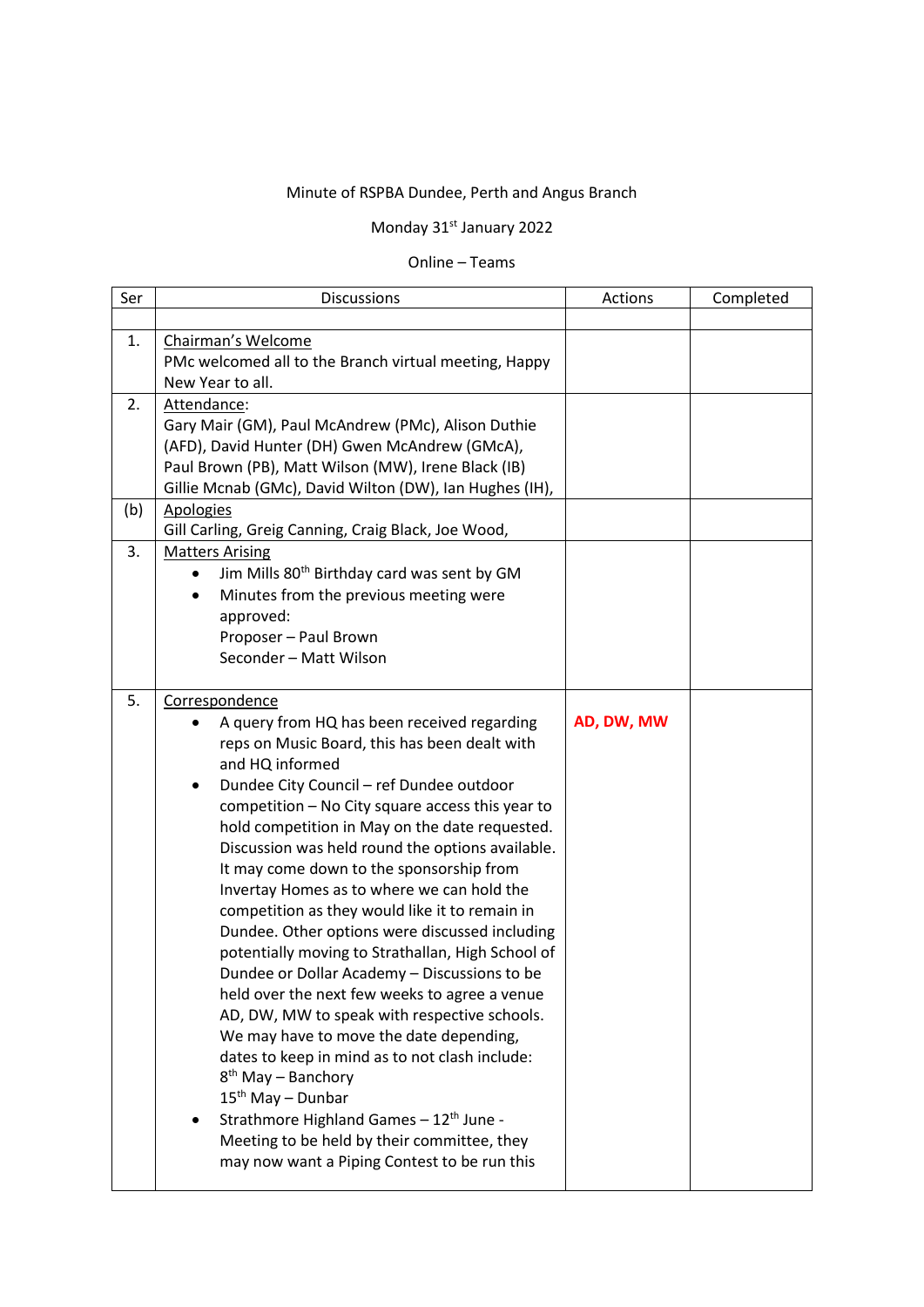| 6. | year, we will know for definite in the coming<br>weeks - GM to enquire to the outcome<br>Discussion was held reference Invoice from<br>Jason at Scotia Web Design.<br><b>Treasurers Report</b><br>Treasurers Account                                                                                                                                                                                                                                                                                                                                                                                                                                                                                                                                                                                                                                | <b>GM</b> |  |
|----|-----------------------------------------------------------------------------------------------------------------------------------------------------------------------------------------------------------------------------------------------------------------------------------------------------------------------------------------------------------------------------------------------------------------------------------------------------------------------------------------------------------------------------------------------------------------------------------------------------------------------------------------------------------------------------------------------------------------------------------------------------------------------------------------------------------------------------------------------------|-----------|--|
|    | Business Instant Access -2. 2020<br>Treasurers Account -<br>Cash in Hand<br>Total -                                                                                                                                                                                                                                                                                                                                                                                                                                                                                                                                                                                                                                                                                                                                                                 |           |  |
| 7. | Music Board (MW & DW)<br>Novice Juv B & Grade 4B - static starts are to be<br>trialled at minor competitions on the lead up to<br>the Europeans in Inverness in June.<br>As far as Branch competitions go, Lochore<br>$\bullet$<br>would fall into a minor before the major in<br>order to trial the static start.<br>Instructional videos are to be available to<br>explain as to what is expected of bands in 4B<br>and NJB.<br>All bands have been under the same constraints<br>over the last two years, it has been requested<br>that bands remain in their current grade initially<br>for the first two majors before submitting<br>requests to move down a grade.<br>Bands are to submit their registrations as<br>quickly as possible in order to give HQ a chance<br>to get all registrations completed before the<br>start of the season. |           |  |
| 8. | Directors report -<br>Royal Patronage has been discussed in Directors<br>meetings and to be in place by the end of the<br>year - lead by Director Stewart Orr<br>Pat Wheelan back in post.<br>٠<br>Tenor Drumming - Qualifications - some who<br>٠<br>have sat the SQA Tenor Drumming quals have<br>not had their qualification added to their SQA<br>records - AD to check with Cameron Sinclair -<br>as he was one of our Branch Candidates - AD<br>will report back to the next meeting. 280<br>uncertified students have sat on a desk and<br>even tho individuals from the college have<br>volunteered to help process, it was turned down<br>- not a good reputation                                                                                                                                                                          | <b>AD</b> |  |